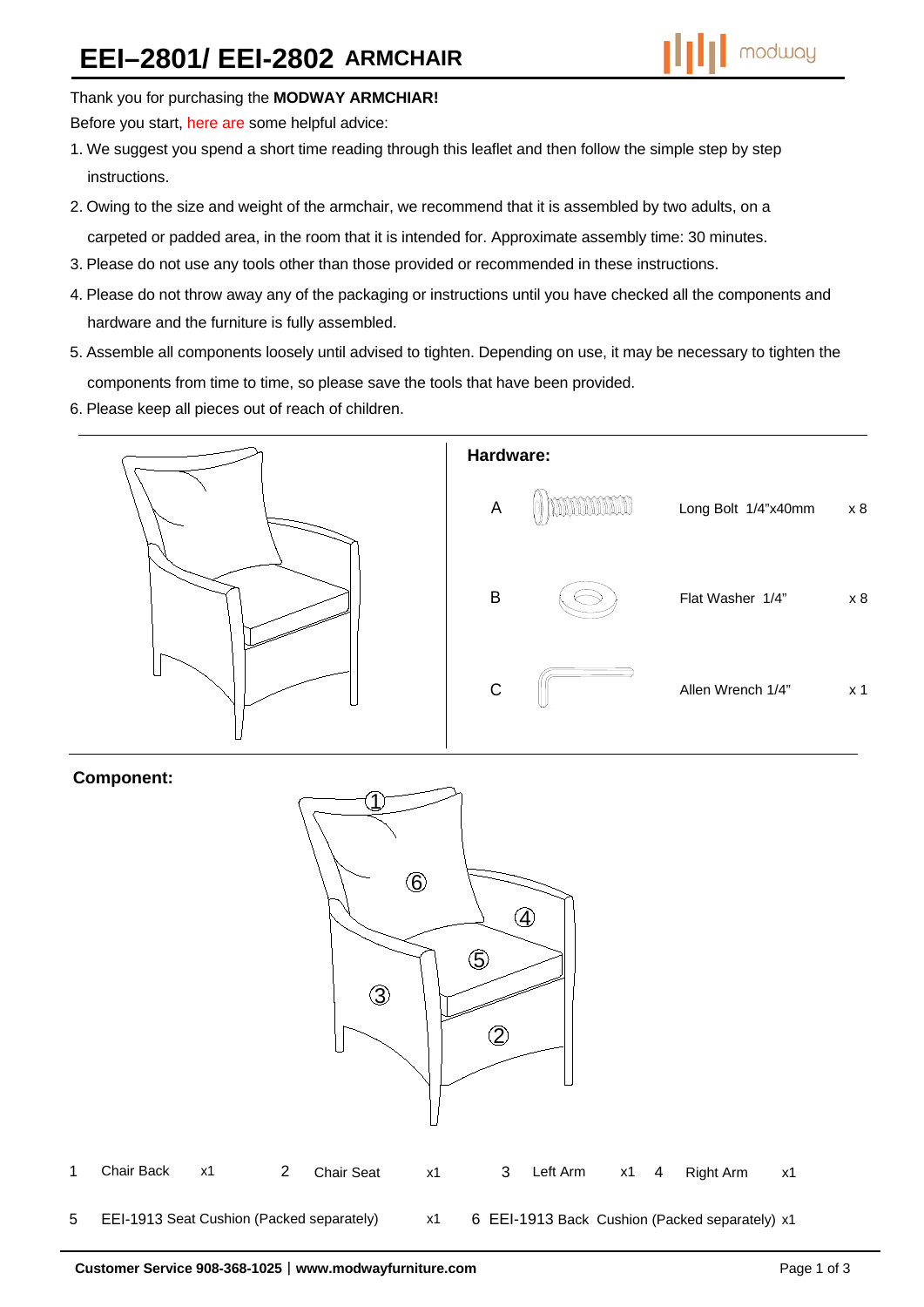# **EEI–2801/ EEI-2802 ARMCHAIR**



#### **STEP 1:**

Please put **Chair Back (1)** on a carpeted or padded area.

Place **Left Arm (3)** to **Chair Back (1)** as shown.

Insert 1 piece of **Bolt (A)** with 1 piece of **Flat Washer (B)** into the holes on **Chair Back (1)** through the holes on **Left Arm (3)**. Use **Allen Wrench (C)** to tighten **Bolt (A)**. Do not fully tighten **Bolts (A)** at this step.



#### **STEP 2:**

Place **Right Arm (4)** to **Chair Back (1)** as shown.

Insert 1 piece of **Bolt (A)** with 1 piece of **Flat Washer (B)** into the holes on **Chair Back (1)** through the holes on **Right Arm (4)**. Use **Allen Wrench (C)** to tighten **Bolts (A)**. Do not fully tighten **Bolts (A)** at this step.



| ۱v1<br>$\cdots$ | Rv1 | $\vee$ |
|-----------------|-----|--------|

Hardware & Tool required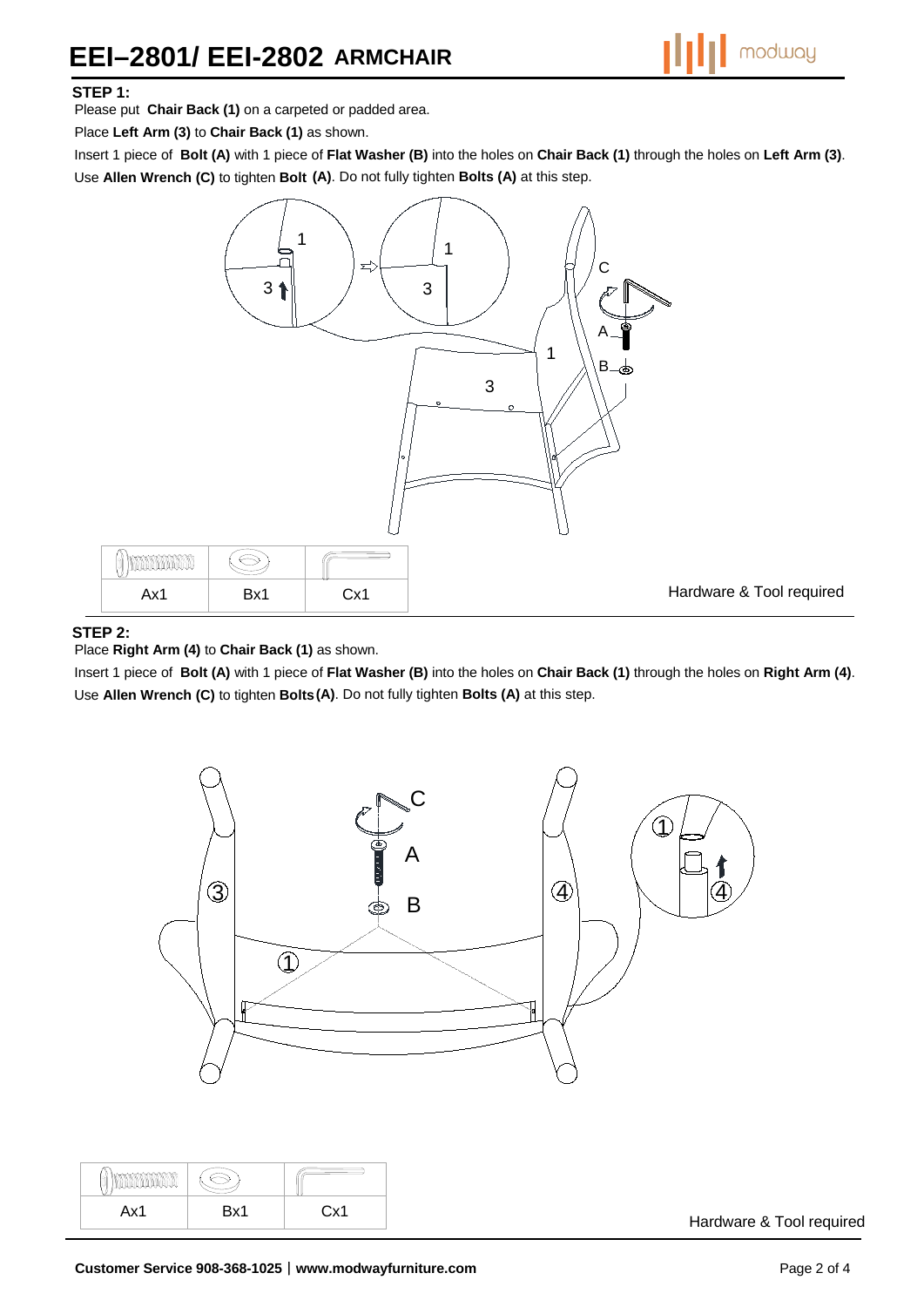# **STEP 3:**

Insert **Chair Seat (2)** to the assembled **Chair Back (1)**, **Left Arm (3) and Right Arm (4)** as shown.



#### **STEP 4:**

 $\overline{\mathbb{R}}$ 

Insert 6 pieces of **Bolt (A)** with 6 pieces of **Flat Washer (B)** into the holes on **Left Arm (3)** and **Right Arm (4)** through the holes on **Chair Back (1)** and **Chair Seat (2)**.

Use **Allen Wrench (C)** to tighten **Bolts (A)**. Do not fully tighten **Bolts (A)** at this step.